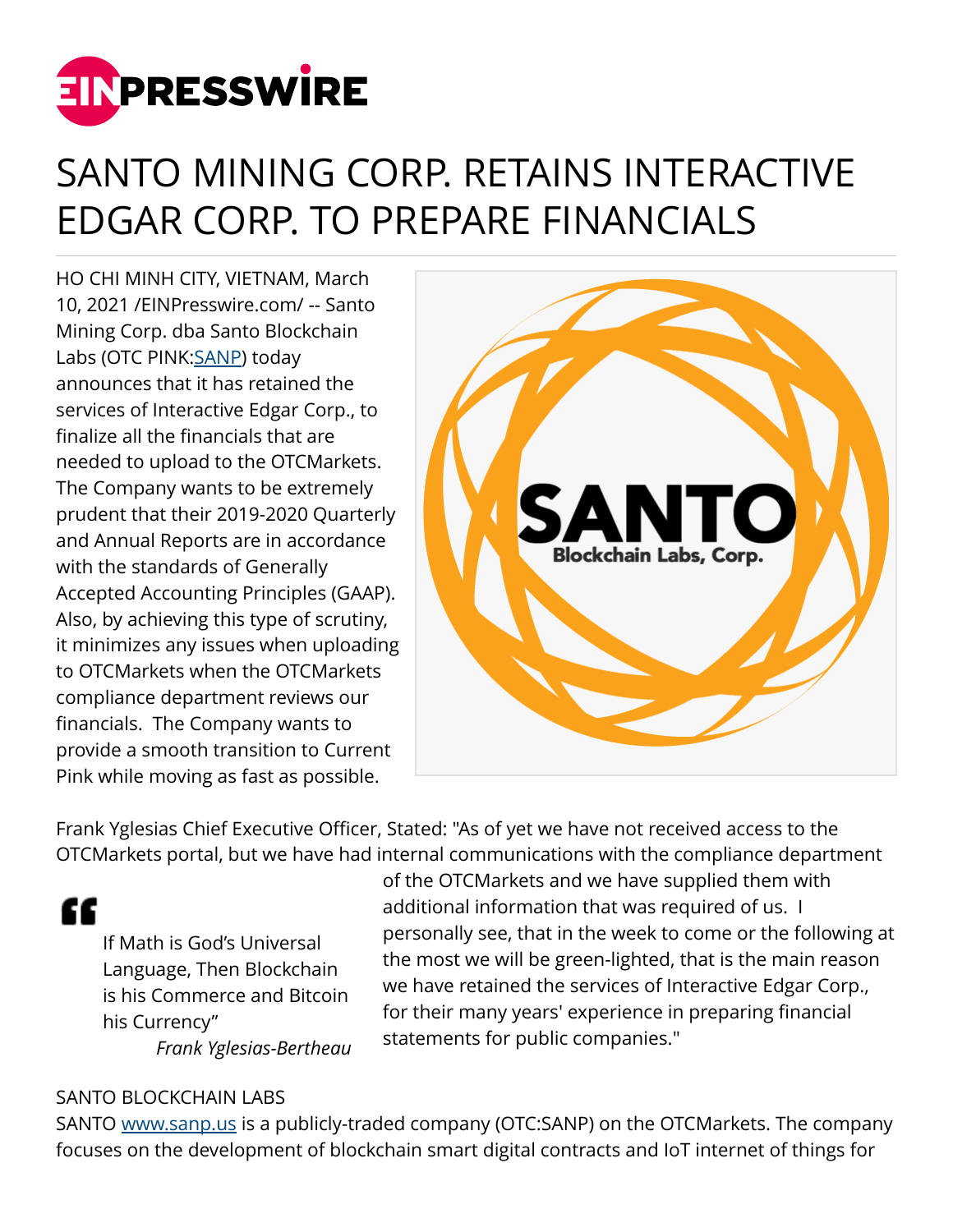everyday life. The Company also operates a website at https:/[/santopool](https://santopool.com).com (ADAPOOL Ticker: SANP) and provides cryptocurrency staking service to potential Cardano (ADA) delegators. Through its 100% owned subsidiary [SAITEC](https://saitev.dev) Technology & Development Joint Stock Company in Ho Chi Minh City, VietNam, the company leverages its highly efficient software engineers. VietNam is currently known as the Silicon Valley of South Asia.

## FORWARD-LOOKING STATEMENTS

This press release contains forward-looking statements within the meaning of the federal securities laws. All statements other than statements of historical fact included in this presentation are forward-looking statements. These statements relate to analyses and other information, which are based on forecasts of future results and estimates of amounts not yet determinable. These statements also relate to our future prospects, developments, and business strategies. These forward-looking statements may be identified by the use of terms and phrases such as "anticipate," "believe," "could," "estimate," "expect," "intend," "may," "plan," "predict," "project," "target," "will" and similar terms and phrases, including references to assumptions. However, these words are not the exclusive means of identifying such statements. Although we believe that our plans, intentions, and expectations reflected in or suggested by such forward-looking statements are reasonable, we cannot assure you that we will achieve those plans, intentions, or expectations. All forwardlooking statements are subject to risks and uncertainties that may cause actual results to differ materially from those that we expected or may prove unachievable.



The Company's business and prospects must be considered in light of the risks, expenses, and difficulties frequently encountered by companies working with new and rapidly evolving technologies such as blockchain. These risks include, but are not limited to, an inability to create